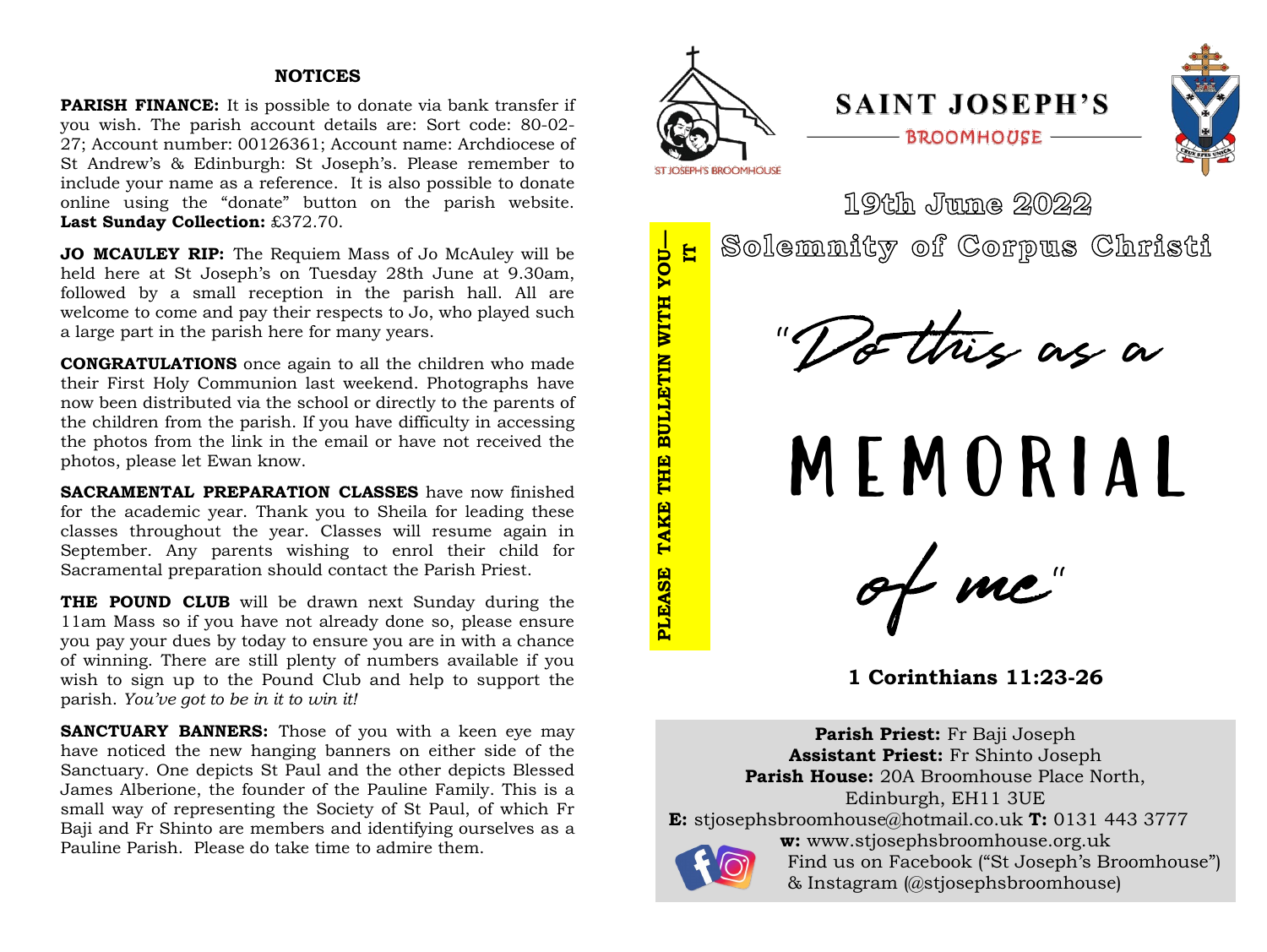## ORDER OF THE MASS

#### **Entrance Antiphon Cf. Ps 80: 17**

He fed them with the finest wheat and satisfied them with honey from the rock.

#### **Introductory Rites**

P: In the name of the Father, and of the Son, and of the Holy Spirit. **℟** *Amen.*

P: The grace of our Lord Jesus Christ, and the love of God, and the communion of the Holy Spirit be with you all. **℟** *And with your spirit.*

#### **Penitential Act**

I confess to almighty God / and to you my brothers and sisters, that I have greatly sinned / in my thoughts and in my words, in what I have done, and in what I have failed to do, through my fault, through my fault, through my most grievous fault; therefore I ask blessed Mary ever-Virgin, all the angels and saints / and you my brothers and sisters, to pray for me to the Lord our God. Amen.

| P: Lord have mercy.   | $\dot{\mathbb{R}}$ Lord have mercy   |
|-----------------------|--------------------------------------|
| P: Christ have mercy. | $\dot{\mathbb{R}}$ Christ have mercy |
| P: Lord have mercy    | $\dot{\mathbf{R}}$ Lord have mercy.  |

#### **Gloria**

Glory to God in the highest, and on earth peace to people of good will.

We praise you, we bless you, we adore you, we glorify you, we give you thanks for your great glory, Lord God, heavenly King, O God, almighty Father.

Lord Jesus Christ, Only Begotten Son, Lord God, Lamb of God, Son of the Father, you take away the sins of the world, have mercy on us; you take away the sins of the world, receive our prayer; you are seated at the right hand of the Father, have mercy on us. For you alone are the Holy One, you alone are the Lord,

## Reflection

### **EUCHARIST AND ITS IMPLICATIONS**

*The purpose and its fulfillment:* We celebrate today the solemnity of the Most Holy Body and Blood of Christ. This celebration recalls to our mind that Jesus offered his Body and Blood—his whole life—to save humanity. Jesus' mission of saving the world finds its symbolic completion in the Last Supper when he offered bread and wine as symbol of his body and blood. But this mission finds its concrete expression and culmination on the cross when he gave up his life to save you and me.

*Invitation to participate:* During the Last Supper, after offering his body and blood in the form bread and wine, Jesus said: "Do this as a memorial of me". What does that mean? At the outset, it would mean to repeat what Jesus has done—to participate in the Last Supper—the Eucharist. The church teaches us that nothing brings greater benefit to our spiritual life than to receive the Holy Eucharist with proper dispositions. Every believer receives the gift of salvation through communion in the body and blood of Christ. The Eucharist is a medicine to heal us. It is the greatest channel of God's grace. Hence, the church reiterates that the Eucharist is the source and summit of the Christian life (CCC 1324).

*Exhortation to live it:* "Do this as a memorial of me" has a still greater significance. The offer of his body and blood was not just limited to this occasion of the Last Supper. In fact, his entire life was a sharing of his body and shedding of his blood as part of the fulfillment of his mission! The offering of Jesus' body and blood reached its culmination on the cross. By his death on the cross, Jesus revealed eloquently that he would not leave anything undone to save humanity. Jesus then exhorts his followers: "Do this as a memorial of me".

*Implications of the Eucharist:* One of the implications that this celebration urges us is to understand the sacrament of the Eucharist and its significance. Secondly, we must believe in the real presence of Jesus in the Eucharist. Thirdly, it is good to participate in it as frequently as we can with eagerness as it nourishes Christian life. Finally, it is good to remind us that a Eucharistic celebration is incomplete in us unless we strive to live this sacrament in our life.

*Fr Baji Joseph, SSP*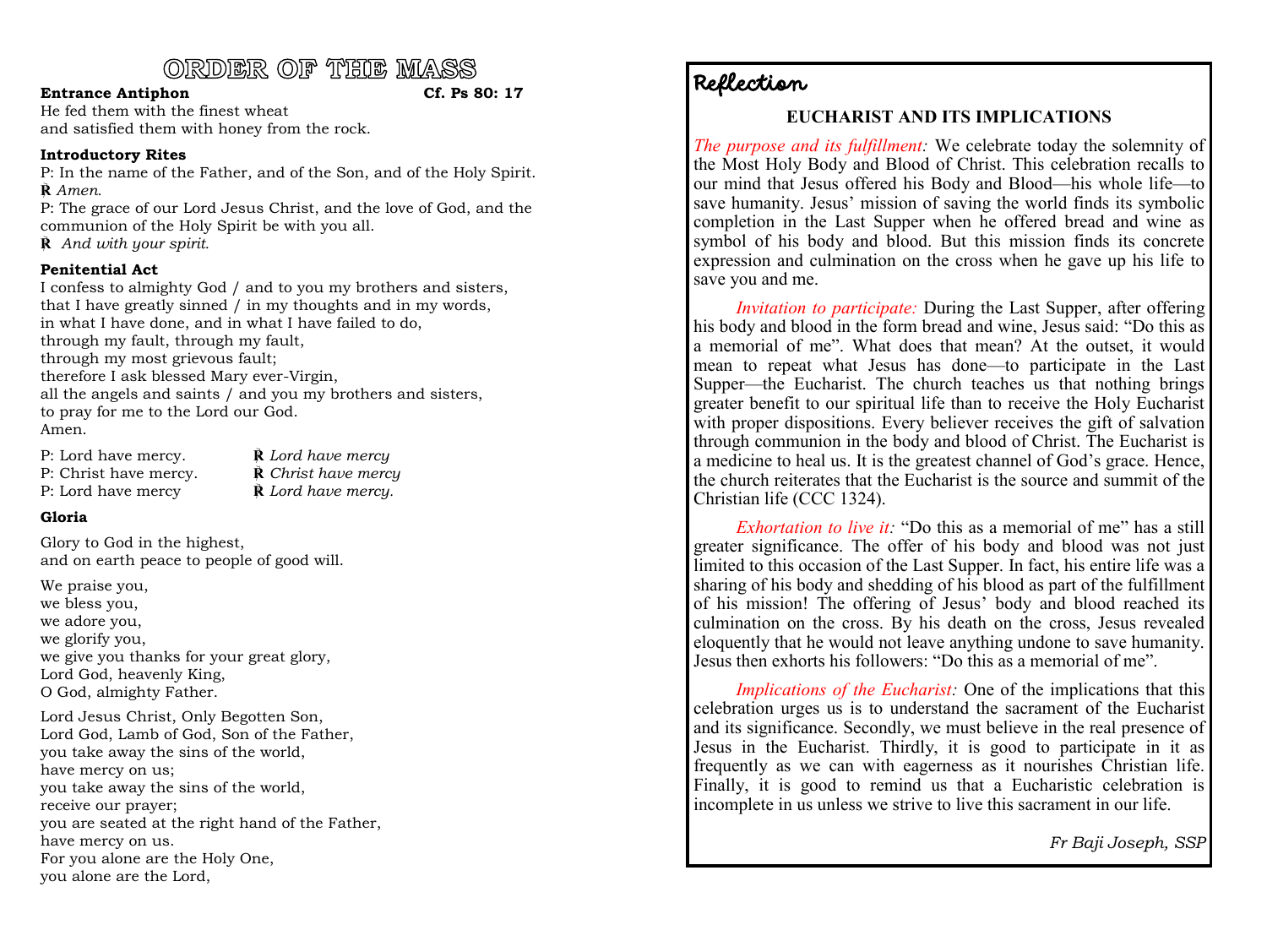#### **NEWS FROM THE ARCHDIOCESE**

**CORPUS CHRISTI PROCESSION:** A Corpus Christi procession takes place at St Francis Xavier's in Falkirk today (19 June) at 3pm. Gather at the Bandstand in High Street (FK1 1YD) before processing to St Francis Xavier's (around 20 min walk). This is a major event for the Archdiocese and should be a beautiful and prayerful experience.

**ARCHDIOCESAN ST VINCENT DE PAUL MASS**: Renato Lima de Oliveira, International President General of the Society of St Vincent de Paul, will attend the annual Archdiocesan SSVP Mass at St Patrick's Church in The Cowgate, Edinburgh, at 7pm on Friday 24 June. A buffet will be served after Mass. All welcome.

**FAMILY AFTERNOON:** A Family Afternoon at the Gillis Centre will take place on Saturday 25 June, 2.00pm-5.00pm at the Gillis Centre, 100 Strathearn Road, Edinburgh, EH9 1BB. It will include separate sessions for adults and children, focusing on The Eucharist: Source of Family Love, family prayer time in St Margaret's Chapel and family games. This event coincides with the 10th World Meeting of Families taking place in Rome. Details and registration at <bit.ly/ArchEventbrite>

**JUSTICE & PEACE EVENT**: An event titled *Caritas, Justice and Peace – a Synodal Way Forward* takes place on Saturday 25 June, 10:00am-3:30pm at Ss John Cantius & Nicholas, Main Street, Broxburn, EH52 5RJ. It's a chance for everyone who sees Caritas, Justice and Peace as integral to their Catholic faith to participate in shaping the agenda of the Archdiocesan Commission for Caritas, Justice & Peace over the next two years. All welcome. Details and registration at <bit.ly/justiceandpeaceevent>

| <b>MASS SCHEDULE AND INTENTIONS THIS WEEK</b> |           |                                                            |                                      |
|-----------------------------------------------|-----------|------------------------------------------------------------|--------------------------------------|
| Date                                          | Time      | <b>Event / Saint</b>                                       | <b>Intention</b>                     |
|                                               | 8.30am    | Solemnity of Corpus Christi (C)                            | For the Parishioners                 |
| Sunday, 19 Jun                                | 11.00am   |                                                            |                                      |
| Monday, 20 Jun                                | $9.30$ am |                                                            |                                      |
| Tuesday, 21 Jun                               | $9.30$ am | St Aloysius Gonzaga, Religious                             |                                      |
| Wednesday, 22 Jun                             | $9.30$ am | Sts John Fisher, Bishop &<br>Thomas More, Martyrs          |                                      |
| Thursday, 23 Jun                              | $9.30$ am | <b>Nativity of St John the</b><br><b>Baptist-Solemnity</b> | Gordon Hutchison<br>RIP (7th Anniv.) |
| Friday, 24 Jun                                | $9.30$ am | The Most Sacred Heart of<br>Jesus-Solemnity                |                                      |
| Saturday, 25 Jun                              | $9.30$ am | The Immaculate Heart of Mary                               |                                      |

you alone are the Most High, Jesus Christ, with the Holy Spirit, in the glory of God the Father. Amen.

#### **First reading Genesis 14:18-20**

Melchizedek king of Salem brought bread and wine; he was a priest of God Most High. He pronounced this blessing:

'Blessed be Abram by God Most High, creator of heaven and earth, and blessed be God Most High for handing over your enemies to you.' And Abram gave him a tithe of everything.

> **The Word of the Lord ℟** *Thanks be to God*

#### **Responsorial Psalm Psalm 109(110):1-4**

#### **℟** *You are a priest for ever, a priest like Melchizedek of old.*

The Lord's revelation to my Master: 'Sit on my right: your foes I will put beneath your feet.' **℟**

The Lord will wield from Zion your sceptre of power: rule in the midst of all your foes. **℟**

A prince from the day of your birth on the holy mountains; from the womb before the dawn I begot you. **℟**

The Lord has sworn an oath he will not change. 'You are a priest for ever, a priest like Melchizedek of old.' **℟**

#### **Second reading 1 Corinthians 11:23-26**

This is what I received from the Lord, and in turn passed on to you: that on the same night that he was betrayed, the Lord Jesus took some bread, and thanked God for it and broke it, and he said, 'This is my body, which is for you; do this as a memorial of me.' In the same way he took the cup after supper, and said, 'This cup is the new covenant in my blood. Whenever you drink it, do this as a memorial of me.' Until the Lord comes, therefore, every time you eat this bread and drink this cup, you are proclaiming his death.

 **The Word of the Lord ℟** *Thanks be to God*